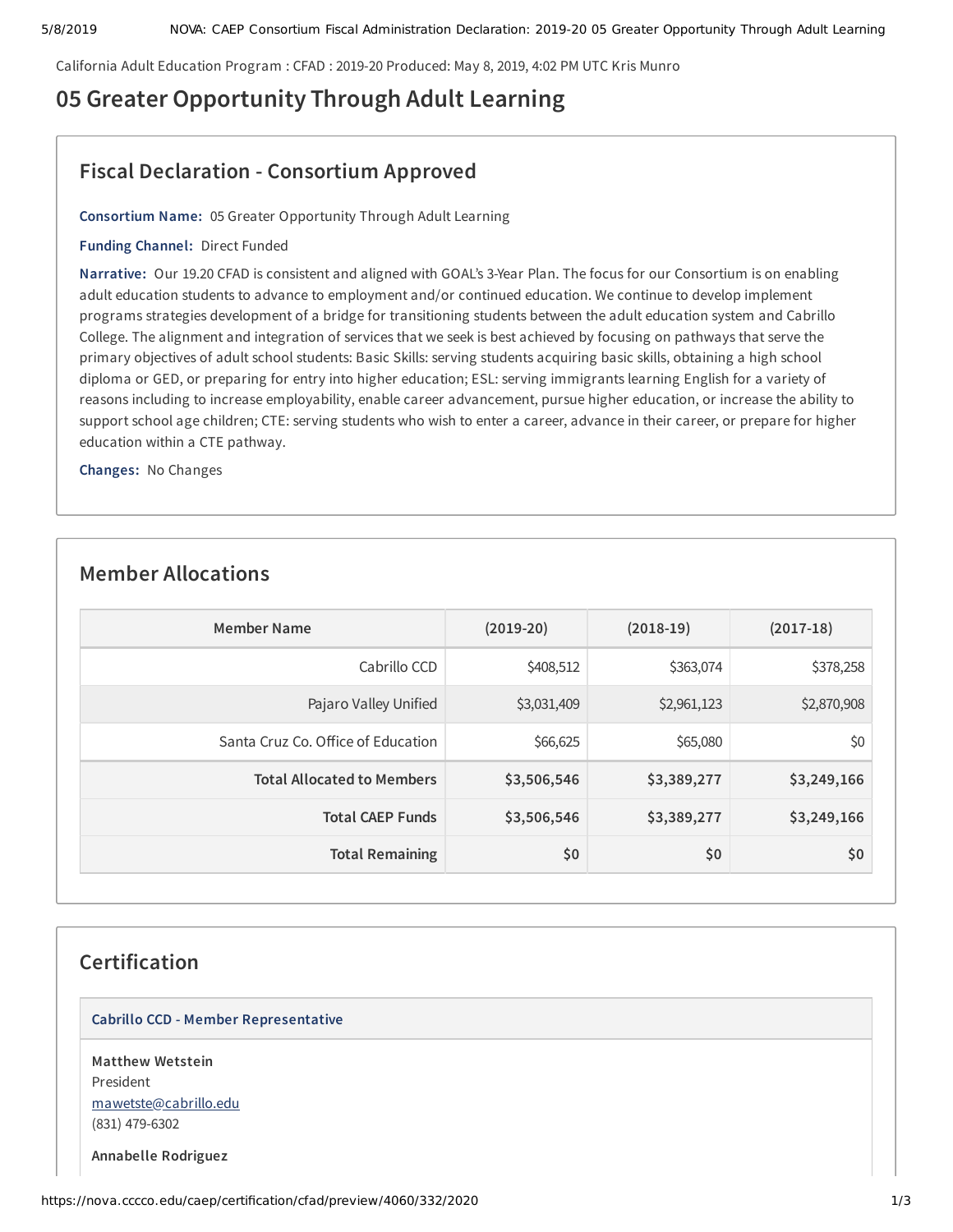Consortia Director - GOAL [annabelle.rodriguez@cabrillo.edu](mailto:annabelle.rodriguez@cabrillo.edu) (831) 477-3388

#### Approved by Dr. Ma tthew Wetstein

#### **2019-05-07**

#### **Pajaro Valley Unified - Member Representative**

**Michelle Rodriguez** [michelle\\_rodriguez@pvusd.net](mailto:michelle_rodriguez@pvusd.net) (831) 786-2135

**Helen Bellonzi** Director of Finance-PVUSD

[helen\\_bellonzi@pvusd.net](mailto:helen_bellonzi@pvusd.net) (831) 786-2340

#### Approved by Michelle Rodriguez

**2019-05-06**

#### **Santa Cruz City High - Member Representative**

**Kris Munro** [kmunro@sccs.santacruz.k12.ca.us](mailto:kmunro@sccs.santacruz.k12.ca.us) (831) 429-3410

### Approved by Kris Munro

**2019-05-08**

#### **Santa Cruz Co. Oice of Education - Member Representative**

**Faris Sabbah** Deputy Superintendent of Schools [fsabbah@santacruzcoe.org](mailto:fsabbah@santacruzcoe.org)

(831) 750-7377

#### **Jean Garder**

Senior Director, Fiscal Services [jgardner@santacruzcoe.org](mailto:jgardner@santacruzcoe.org) (831) 466-5604

**Michelle** Coffman